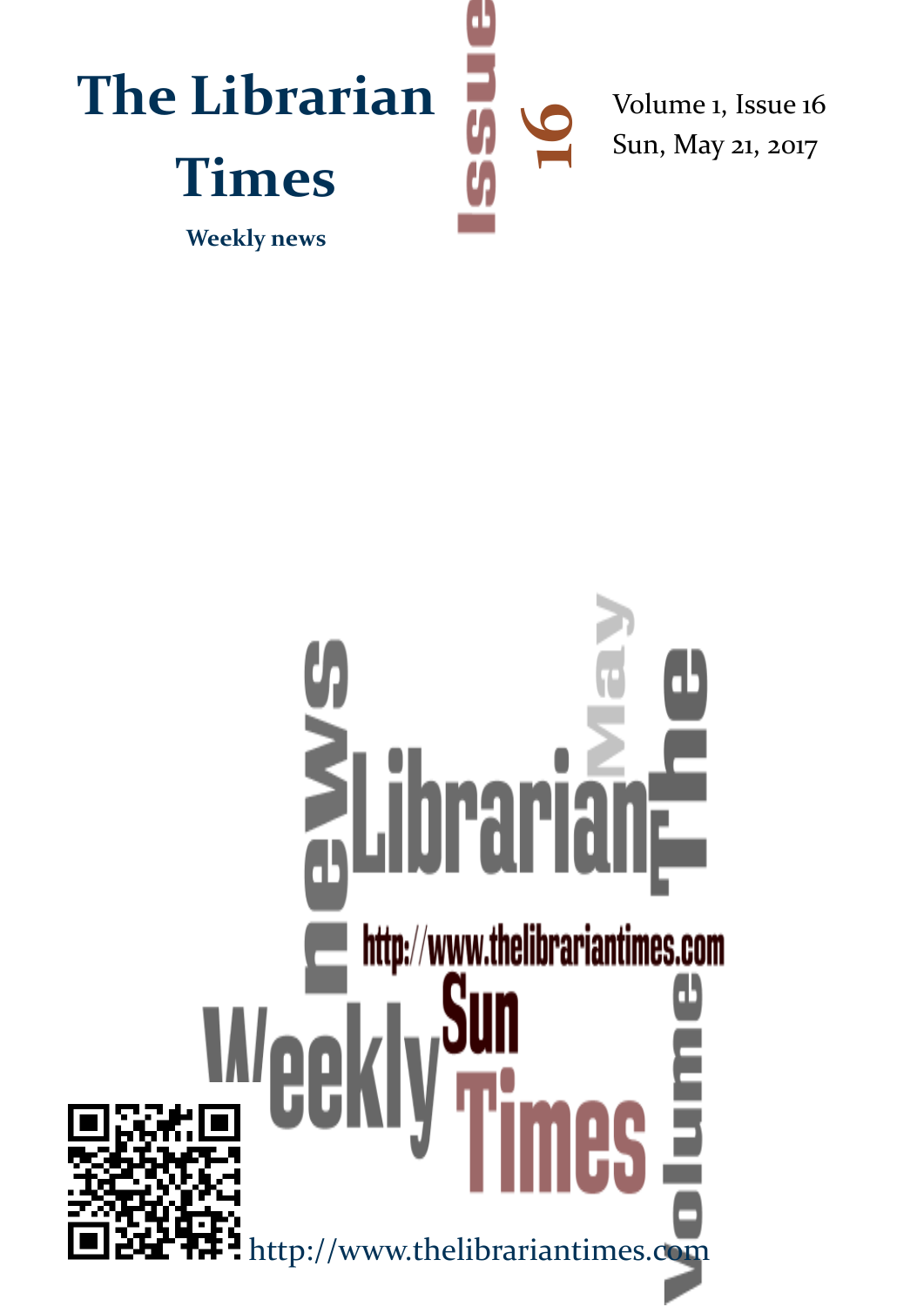

# **The Librarian Times**

**Weekly news**

**Excellence**

**Professional** 

| Inside this issue: |         |
|--------------------|---------|
| International      | $1 - 3$ |
| IIFLA job          | 4       |
| Conference         | 4       |
|                    |         |
|                    |         |



Volume 1, Issue 16 Sun, May 21, 2017

# **Take action - join the call to release librarian Natalya Sharina from house arrest**

Friday, 5 May 2017



 $F$ AIR is asking library and information professionals to support a campaign urging the release of librarian Natalya Sharina, who is currently under house arrest in Moscow.

FAIR and the Australian Library and Information Association (ALIA) are in partnership with CILIP, the UK's Library and Information Association and Amnesty International - the organisations which coordinated this campaign.

Natalya Sharina, the Director of the state-run Library of Ukrainian Literature in Moscow, has been under house arrest since October 2015 following charges of distributing 'extremist literature' and embezzlement. The charges relating to 'extremist literature' have been dropped and the embezzlement

# How you can help? The state of the charges are now a civil procedure.

Please visit

https://fair.alia.org.au/take-action-join-call-release-librarian-natalyasharina-house-arrest

# Library Systems Report 2017: Competing visions for technology, openness, and workflow



The 2017 edition of the annual industry report produced by Marshall Breeding since 2002 has been published by American Libraries. The report is available online and in the May 2017 print issue.

The library technology industry has entered a new phase: business consolidation and technology innovation. Development of products and services to support the increasingly complex work of libraries remains in an ever-decreasing number of hands. Not only have technology-focused companies consolidated themselves, they have become subsumed within higher-level organizations with broad portfolios of diverse business activities.

More details at: https://librarytechnology.org/blog.pl?ThreadID=304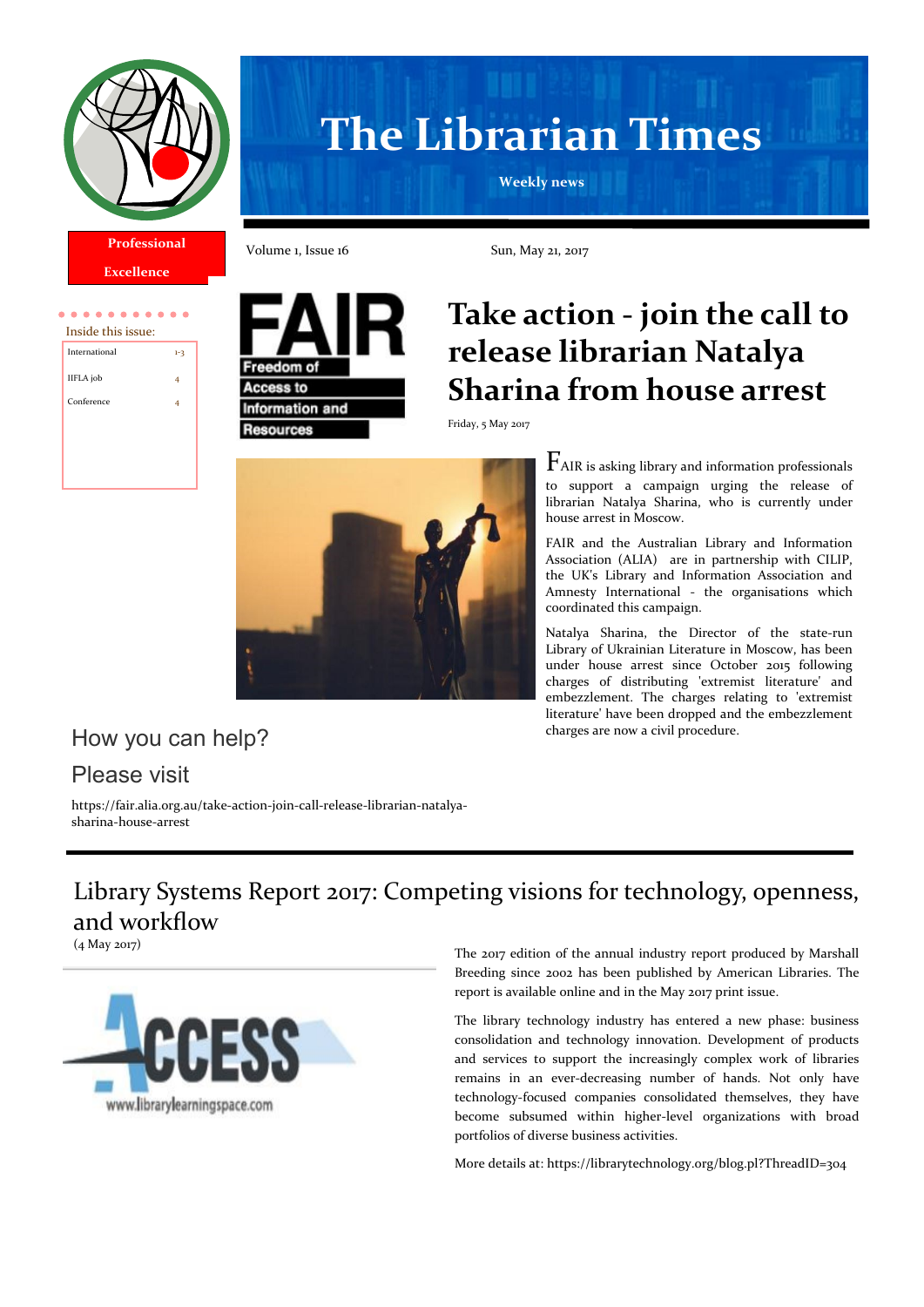

# **19 May 2017**

# **Request for Public Comments on IFLA Interlibrary Loan Guideline By Peter Bae**

The IFLA Document Delivery and Resource Sharing section Standing committee is revising the [International Resource Sharing and Document Delivery: Principles and Guidelines for](https://www.ifla.org/publications/international-resource-sharing-and-document-delivery-principles-and-guidelines-for-proc?og=56)  [Procedure.](https://www.ifla.org/publications/international-resource-sharing-and-document-delivery-principles-and-guidelines-for-proc?og=56) The contract of the contract of the contract of the contract of the contract of the contract of the contract of the contract of the contract of the contract of the contract of the contract of the contract of the

More details: https://www.ifla.org/node/11407

# Nominations are open for CILIP Mentor of the Year Award



# **Nominate your CILIP mentor**

If you have a fantastic mentor who has helped, inspired and guided you, you can now nominate them for our Mentor of the Year award.

We know the vital role sage guidance, support and a critical friend can play in a person's career - from applying for that allimportant first job to taking high-level, strategic decisions. CILIP Mentor of the Year recognises the dedication of CILIP members who give their time and knowledge to help others develop and grow.

# **How to nominate?**

https://www.cilip.org.uk/news/nominations-are-open-cilipmentor-year-award



# **Elsevier Announces a New Vice President, Global Library Relations, Jean P. Shipman**

NEWS PROVIDED BY **[Elsevier](http://www.prnewswire.com/news/elsevier)** 18 May, 2017, 09:07 ET

[Elsevier,](http://www.elsevier.com/) the information analytics company specializing in science and health, today announced that it has appointed Jean P. Shipman, currently Executive Director of Knowledge Management and the Spencer S. Eccles Health Sciences Library at the University of Utah, to fill a newly created role of Vice President, Global Library Relations. Her role commences on August 7, 2017.

More: http://www.prnewswire.com/news-releases/elsevier-announces-a-new-vice-presidentglobal-library-relations-jean-p-shipman-622958793.html

Connecting Research and Researchers

# **iD display guidelines for journals now released**

Submitted by Alainna Wrigley on Tue, 2017-05-16 06:23

ORCID first published our iD display guidelines in 2013. There has been a steady increase since then in the number of journal publishers using ORCID, and some publishers have now started to require ORCID for submitting or all authors. To date, more than 250,000 articles have included ORCID iDs in the metadata they submit to Crossref.

More details: http://orcid.org/blog/2017/05/10/new-id-display-guidelines-journals-nowreleased?ref=email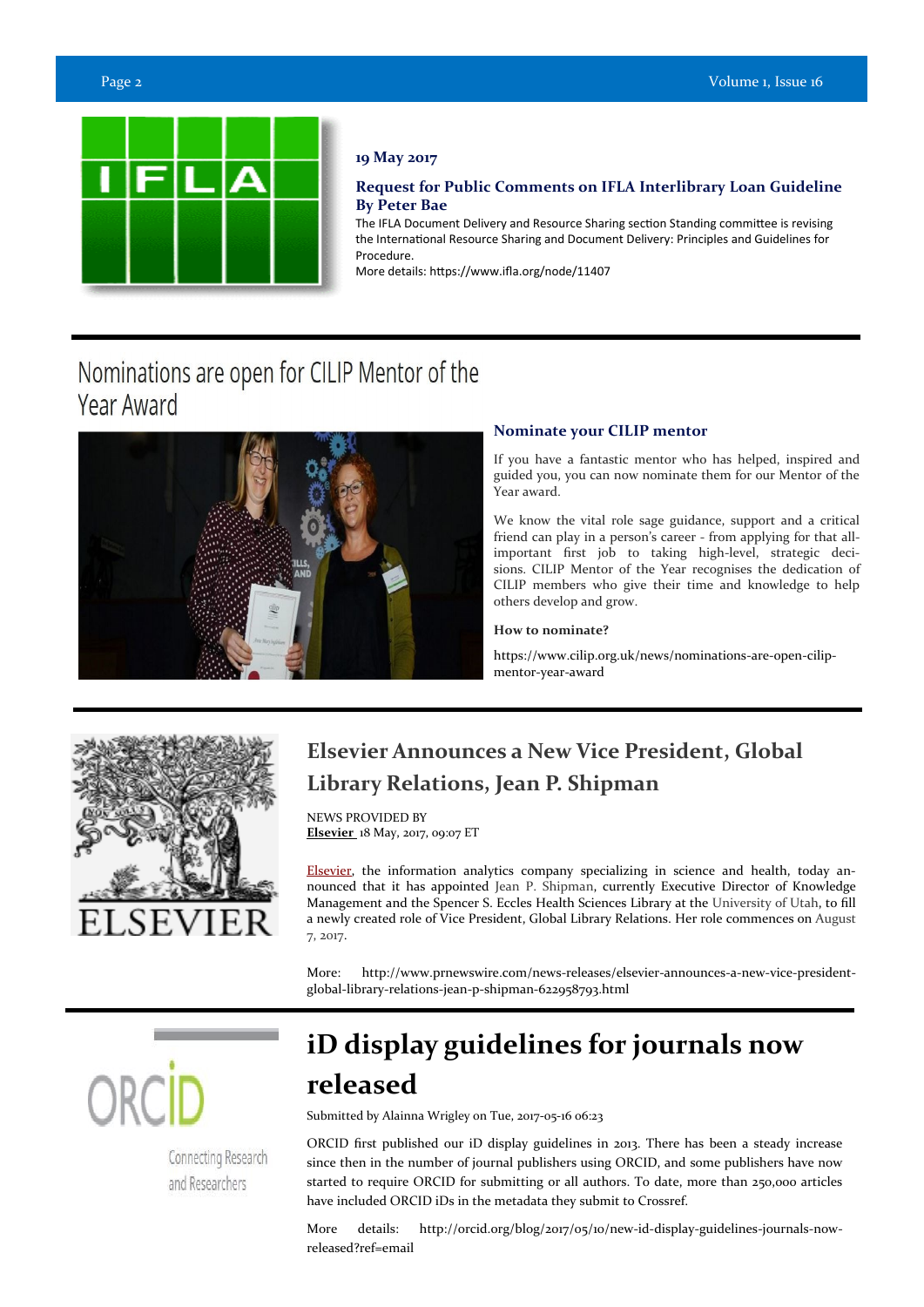# **Academic and Research Libraries Section Blog**

# **Trends in Singapore's academic libraries**

*(15 May 2017)* Singapore has six universities, several polytechnics and a number of research institutes. In this article, Gulcin Cribb, University Librarian of Singapore Management University, highlights the collaborative and institutional activities and trends among Singapore's academic libraries, including scholarly communication, space and architecture, information literacy and community engagement.

Full details: https://blogs.ifla.org/arl/2017/05/15/trends-in-singapore/



# **TWO OPEN ACCESS REPOSITORIES LAUNCHED IN MYANMAR**

Posted: May 12, 2017

University of Mandalay and University of Yangon launch institutional open access repositories opening up their research to the world.

The repositories, which were set up with support from EIFL through the [EIFL eLibrary Myanmar project,](http://www.eifl.net/eifl-in-action/elibrary-myanmar-project) include peerreviewed journal articles, research papers, and papers from selected international conferences.

# Full news:

http://www.eifl.net/news/two-open-access-repositorieslaunched-myanmar



# **Posted on 11 May 2017**

# **Wikipedia founder Jimmy Wales backs Facts Matter election campaign**

Wikipedia founder Jimmy Wales has backed a campaign challenging political Parties and candidates to run fact-based General Election campaigns. The Facts Matter campaign is run by CILIP, the library and information association and has been launched in response to the snap election in a bid to cut through misinformation and to hold politicians to account.

# Jimmy Wales said:

"I am delighted to back the Facts Matter campaign. There is a huge demand for reliable facts and evidence, particularly as the UK goes to the polls. Candidates and political Parties need to understand their role to meet this demand. This will go a long way to restoring public trust in the political process."

### Read more:

https://www.cilip.org.uk/news/wikipedia-founder-jimmy-wales-backsfacts-matter-election-campaign